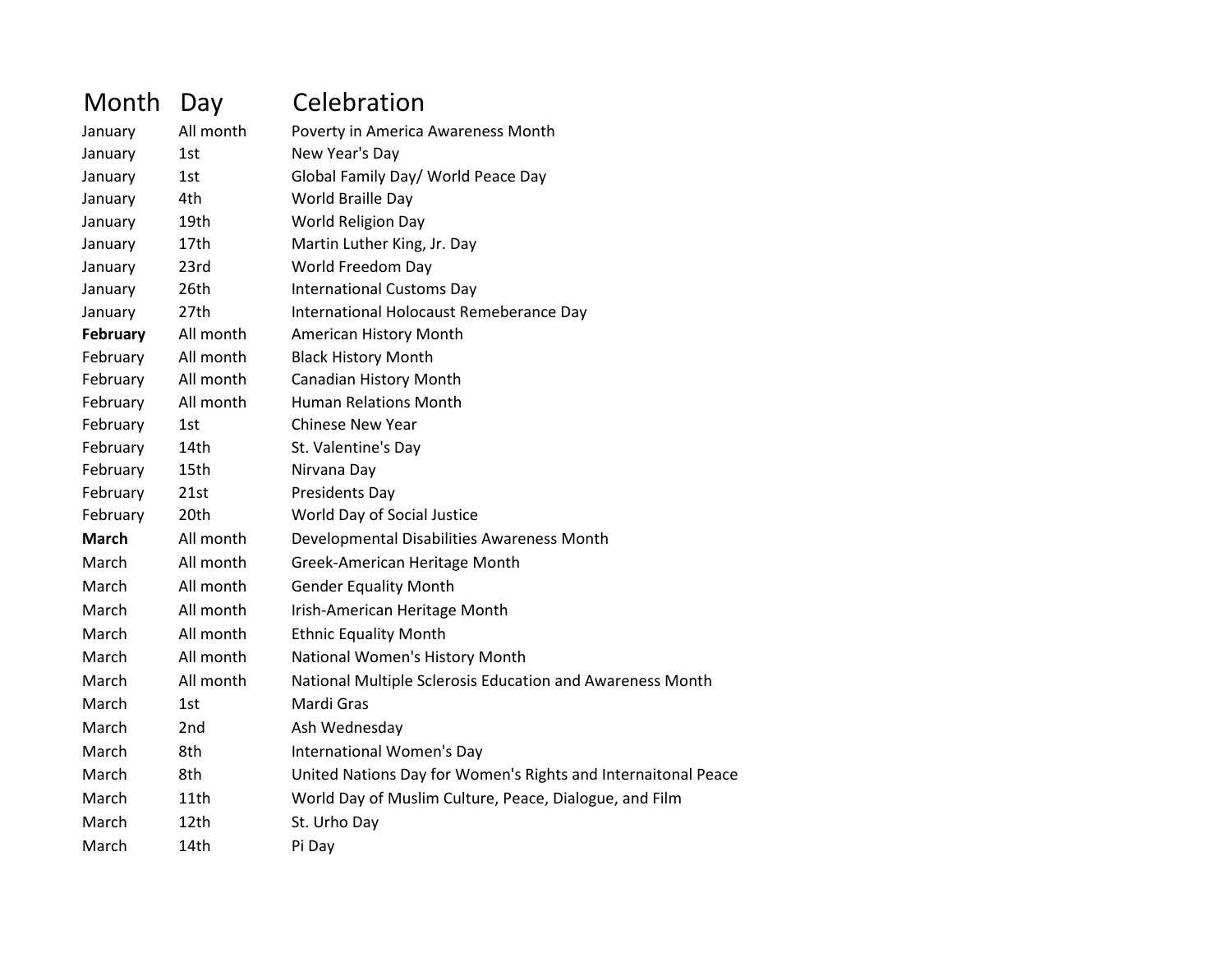| March        | 16th&17th   | Purim                                                                                         |
|--------------|-------------|-----------------------------------------------------------------------------------------------|
| March        | 17th        | St. Patrick's Day                                                                             |
| March        | 21st        | World Down Syndrome Day                                                                       |
| March        | 21st        | International Day for the Elimination of Racial Discrimination                                |
| March        | 21st        | Naw-Ruz (Baha'l New Year)                                                                     |
| March        | 25th        | International Day of Rememberance of the Victims of Slavery and the Transatlantic Slave Trade |
| March        | 31st        | <b>Advisor Appreciation Day</b>                                                               |
| March        | 31st        | Equal Pay Day                                                                                 |
| <b>April</b> | All month   | <b>Community Service Month</b>                                                                |
| April        | All month   | Earth Day                                                                                     |
| April        | All month   | <b>Autism Awareness Month</b>                                                                 |
| April        | All month   | Arab-American Heritage Month                                                                  |
| April        | All month   | Tartan (Scottish-American) Heritage Month                                                     |
| April        | All month   | <b>Celebrate Diversity Month</b>                                                              |
| April        | 2nd         | World Autism Awareness Day                                                                    |
| April        | 2nd         | Ramadan Begins                                                                                |
| April        | 7th         | International Day of Reflection on the Genocide in Rwanda                                     |
| April        | 11th        | National Day of Silence                                                                       |
| April        | 15th        | Youth Homelessness Matters Day                                                                |
| April        | 15th - 23rd | Passover                                                                                      |
| April        | 17th        | Easter                                                                                        |
| April        | 20th        | First Day of Ridvan - Festival of Rivdan                                                      |
| April        | 20th - 21st | Holocaust Remebrance Day (Yom HaShoah)                                                        |
| April        | 22nd        | Earth Day                                                                                     |
| April        | 29th        | The Ninth Day of Ridvan                                                                       |
| May          | All month   | National Asian American and Pacific Islander Heritage Month                                   |
| May          | All month   | Haitian Heritage Month                                                                        |
| May          | All month   | Indian Heritage Month                                                                         |
| May          | All month   | Jewish-American Heritage Month                                                                |
| May          | All month   | <b>Mental Health Month</b>                                                                    |
| May          | All month   | South Asian Heritage Month                                                                    |
| May          | All month   | Personal History Awareness Month                                                              |
| May          | All month   | Speech and Hearing Awareness Month                                                            |
|              |             |                                                                                               |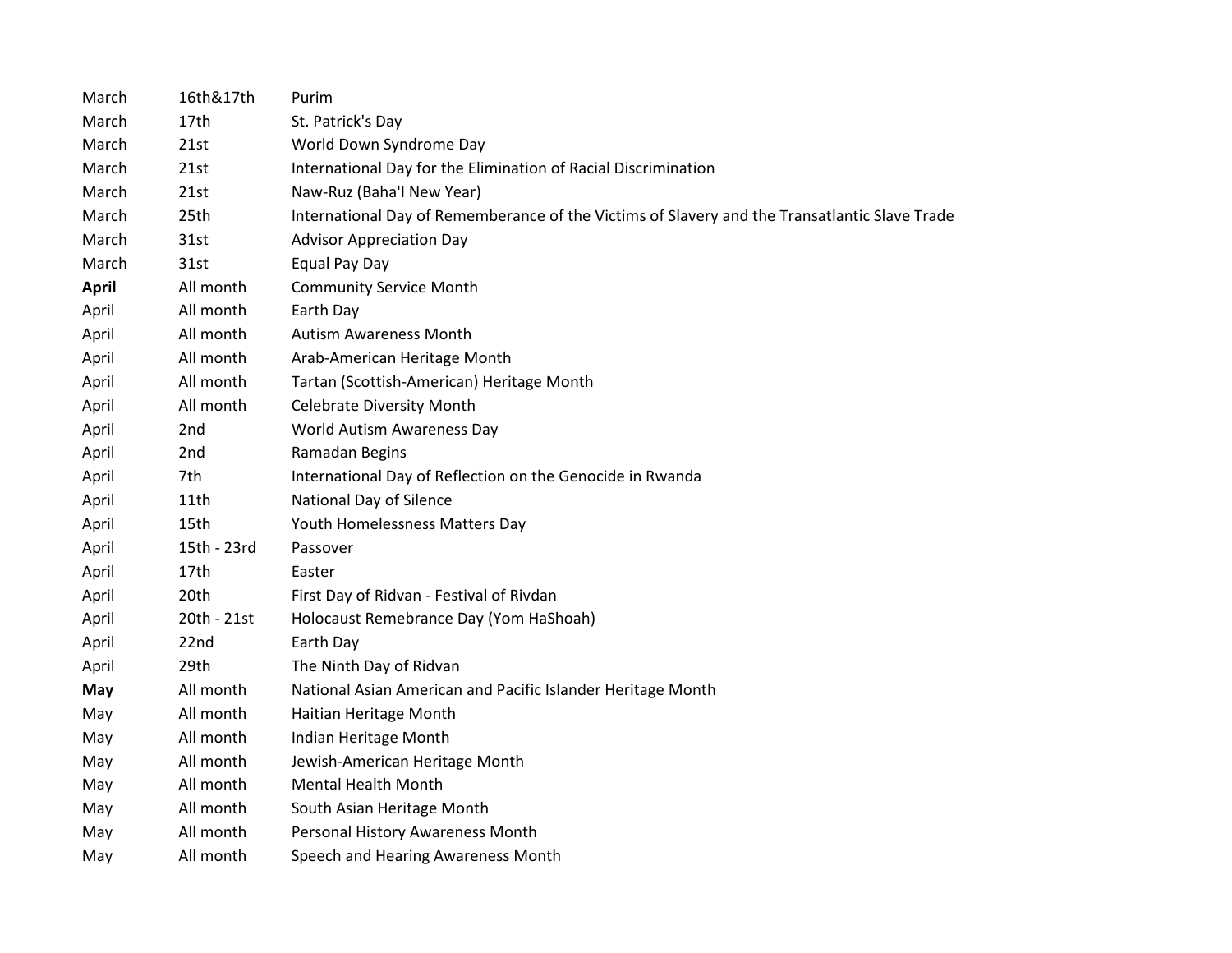| May           | All month       | <b>Older Americans Month</b>                                                     |
|---------------|-----------------|----------------------------------------------------------------------------------|
| May           | 2 <sub>nd</sub> | The Twelth Day of Ridvan                                                         |
| May           | 4th             | Star Wars Day                                                                    |
| May           | 5th             | Cinco De Mayo                                                                    |
| May           | 8th             | Time of Remebrance and Reconciliation for those who Lost their Lives during WWII |
| May           | 21st            | World Day for Cultural Diversity for Dialogue and Development                    |
| May           | 22nd            | International Day for Biological Diversity                                       |
| May           | 30th            | <b>Memorial Day</b>                                                              |
| May           | 29th            | Ascension of Bahau'llah                                                          |
| June          | All month       | National Caribbean American Heritage Month                                       |
| June          | All month       | <b>AIDS Awareness Month</b>                                                      |
| June          | All month       | <b>LGBT Pride Month</b>                                                          |
| June          | All month       | <b>Black Music Month</b>                                                         |
| June          | 6th             | Declaration of the Bab in Shiraz, Shavuot                                        |
| June          | 8th             | Race Unity Day                                                                   |
| June          | 12th            | Loving Day                                                                       |
| June          | 19th            | Juneteenth                                                                       |
| July          | All month       | French-American Heritage Month                                                   |
| July          | 4th             | Independence Day                                                                 |
| July          | 4th             | Filipino-American Friendship Day                                                 |
| July          | 9th             | The Martyrdom of the Bab                                                         |
| July          | 11th            | <b>World Population Day</b>                                                      |
| July          | 24th            | Pioneer Day                                                                      |
| July          | 26th            | Americans with Disabilities Act Signed "Disability Independence Day"             |
| <b>August</b> | All month       | <b>National Civility Day</b>                                                     |
| August        | 5th             | Tisha B'Av                                                                       |
| August        | 9th             | International Day of the World's Indigenous People                               |
| August        | 13th            | Internaional Leftghanders Day                                                    |
| August        | 19th            | World Humanitarian Day                                                           |
| August        | 23rd            | International Day for the Remembrance of the Slave Trade and its Abolition       |
| August        | 26th            | Women's Equality Day                                                             |
| September     | All month       | Hispanic Heritage Month                                                          |
| September     | All month       | National Guide Dog Month                                                         |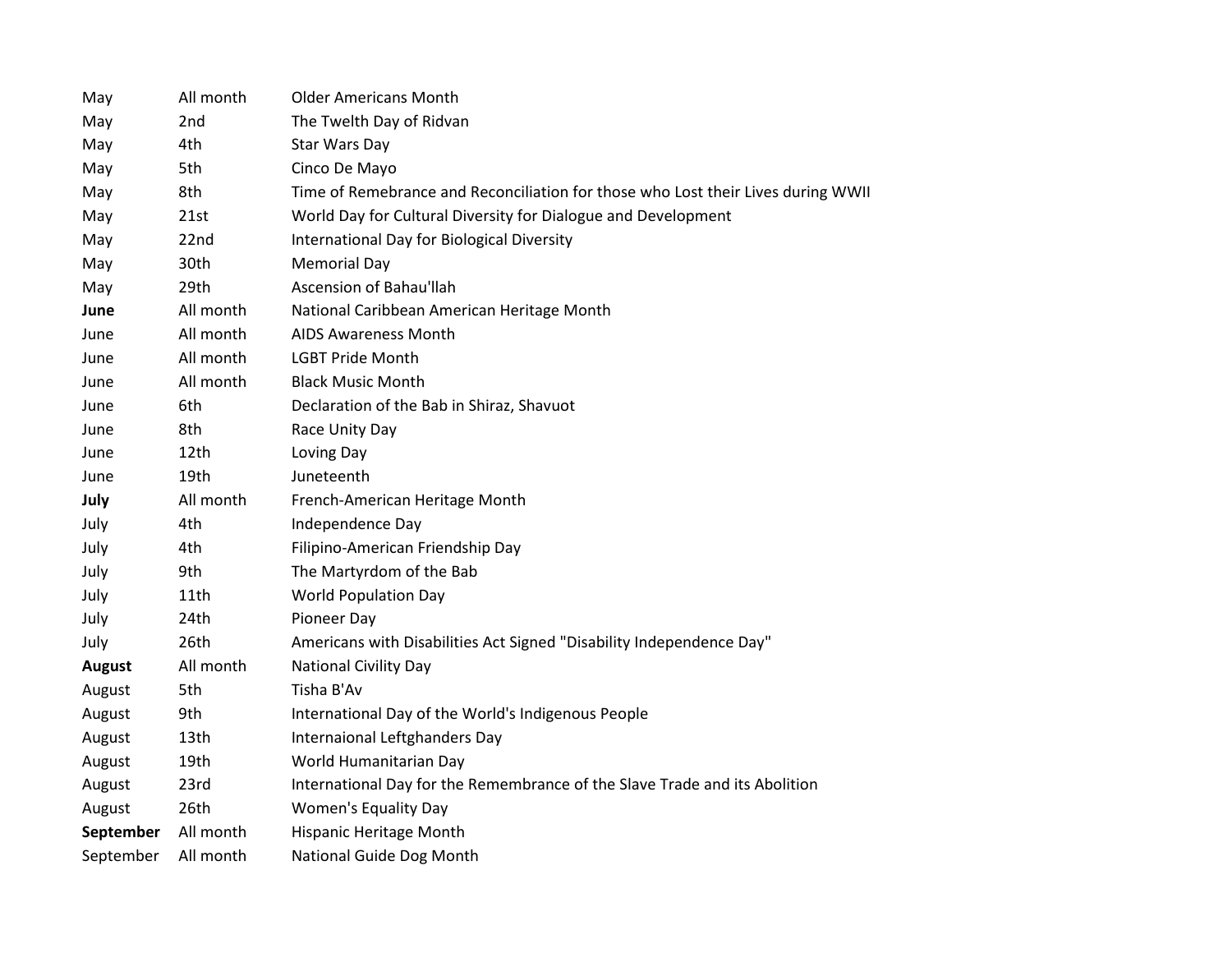| September      | 5th              | Labor Day                                                       |
|----------------|------------------|-----------------------------------------------------------------|
| September      | 11th             | Patriot Day                                                     |
| September      | 12th             | National Native American Day                                    |
| September      | 15th             | International Day of Democracy                                  |
| September      | 16th             | Mexican Independence Day                                        |
| September      | 19th             | International Talk Like a Pirate Day                            |
| September      | 21st             | International Day of Peace                                      |
| September      | 25th-27th        | Rosh Hashanah                                                   |
| September      | 26th             | European Languages Day                                          |
| September      | 27 <sub>th</sub> | World Tourism Day                                               |
| <b>October</b> | All month        | <b>Bullying Prevention Month</b>                                |
| October        | All month        | Domestic Violence Awareness Month                               |
| October        | All month        | Down Syndrome Awareness Month                                   |
| October        | All month        | <b>Family History Month</b>                                     |
| October        | All month        | Filipino-American Heritage Month                                |
| October        | All month        | Italian-American Heritage Month                                 |
| October        | All month        | <b>LGBT History Month</b>                                       |
| October        | All month        | National Disability Employment Awareness Month                  |
| October        | All month        | National German Heritage Month (Sept. 15th - Oct. 15th)         |
| October        | All month        | National Work and Family Month                                  |
| October        | All month        | Polish-American Heritage Month                                  |
| October        | 2 <sub>nd</sub>  | International Day of Non-Violence                               |
| October        | 4th & 5th        | Yom Kippur                                                      |
| October        | 6th              | German American Heritage Day                                    |
| October        | 9th-16th         | Sukkot                                                          |
| October        | 10th             | World Mental Health Day                                         |
| October        | 11th             | <b>National Coming Out Day</b>                                  |
| October        | 15th             | White Cane Safety Day                                           |
| October        | 16th             | Spirit Day - Anti Bullying                                      |
| October        | 17th             | International Day for the Eradication of Poverty                |
| October        | 18th             | Women in Military Service for the American Memorial Anniversary |
| October        | 19th             | World Humanitarian Action Day                                   |
| October        | 20th             | Birth of the Bab in Shiraz                                      |
|                |                  |                                                                 |